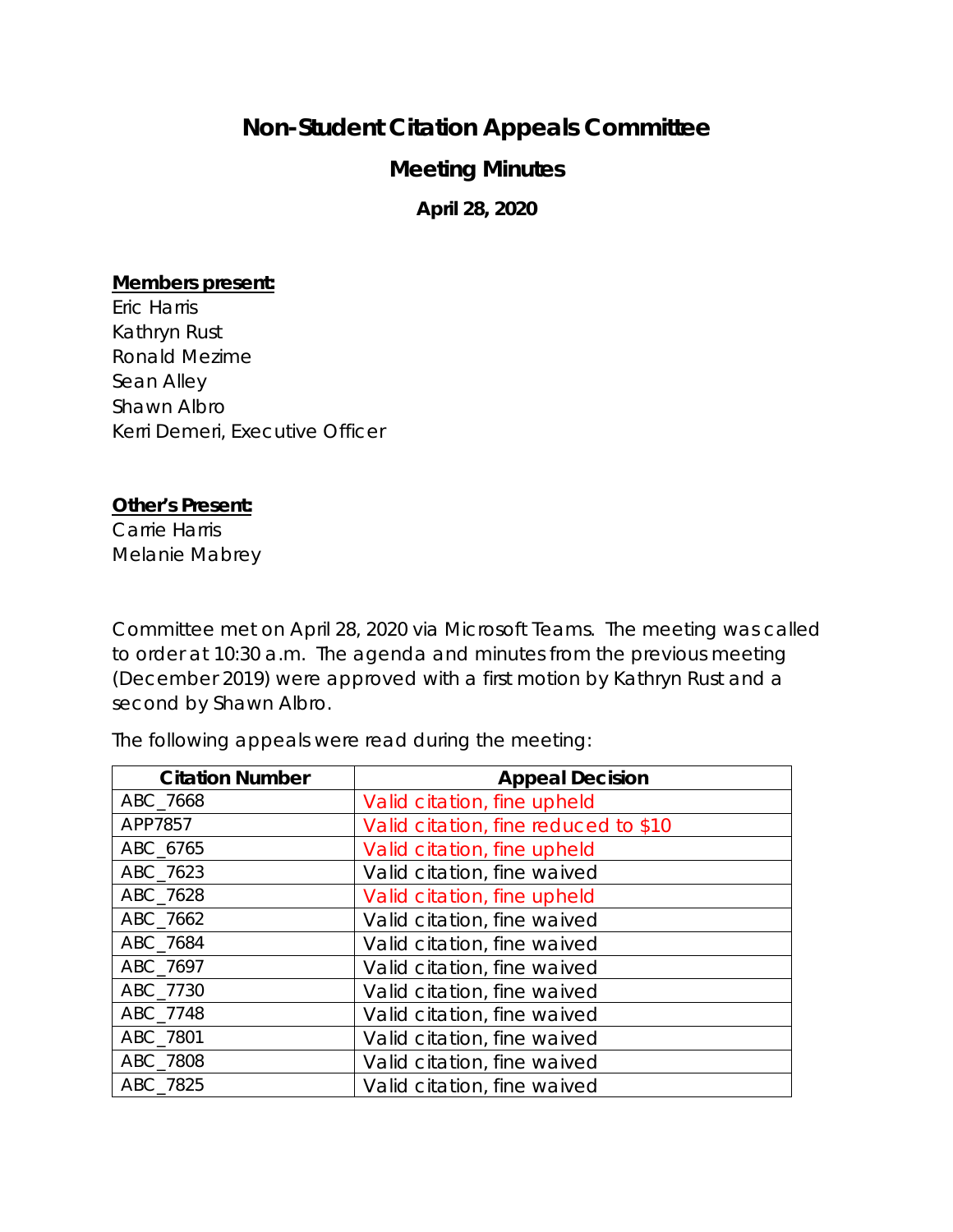| ABC_7828 | Valid citation, fine waived |
|----------|-----------------------------|
| ABC_7859 | Valid citation, fine upheld |
| ABC_7870 | Valid citation, fine waived |
| ABC_7879 | Valid citation, fine waived |
| ABC_7887 | Valid citation, fine waived |
| ABC_7905 | Valid citation, fine waived |
| ABC_7911 | Valid citation, fine waived |
| ABC_7957 | Valid citation, fine waived |
| ABC_7984 | Valid citation, fine waived |
| ABC 7987 | Valid citation, fine waived |
| ABC_8000 | Valid citation, fine waived |
| APP7840  | Valid citation, fine waived |
| APP7885  | Valid citation, fine upheld |
| APP7908  | Valid citation, fine waived |
| ABC_7724 | Valid citation, fine waived |
| APP7858  | Valid citation, fine waived |
| ABC_7618 | Valid citation, fine waived |
| ABC_7624 | Valid citation, fine waived |
| ABC_7641 | Valid citation, fine waived |
| ABC_7669 | Valid citation, fine waived |
| ABC_7687 | Valid citation, fine waived |
| ABC_7727 | Valid citation, fine waived |
| ABC_7736 | Valid citation, fine waived |
| ABC_7790 | Valid citation, fine upheld |
| ABC_7802 | Valid citation, fine waived |
| ABC_7816 | Valid citation, fine upheld |
| ABC_7826 | Valid citation, fine upheld |
| ABC_7836 | Valid citation, fine waived |
| ABC_7865 | Valid citation, fine upheld |
| ABC_7872 | Valid citation, fine waived |
| ABC_7880 | Valid citation, fine waived |
| ABC_7888 | Valid citation, fine waived |
| ABC 7906 | Valid citation, fine waived |
| ABC 7915 | Valid citation, fine waived |
| ABC_7981 | Valid citation, fine waived |
| ABC_7985 | Valid citation, fine waived |
| ABC_7997 | Valid citation, fine waived |
| APP7637  | Valid citation, fine waived |
| APP7883  | Valid citation, fine waived |
| APP7886  | Valid citation, fine upheld |
| APP8015  | Valid citation, fine waived |
| ABC_7916 | Valid citation, fine upheld |